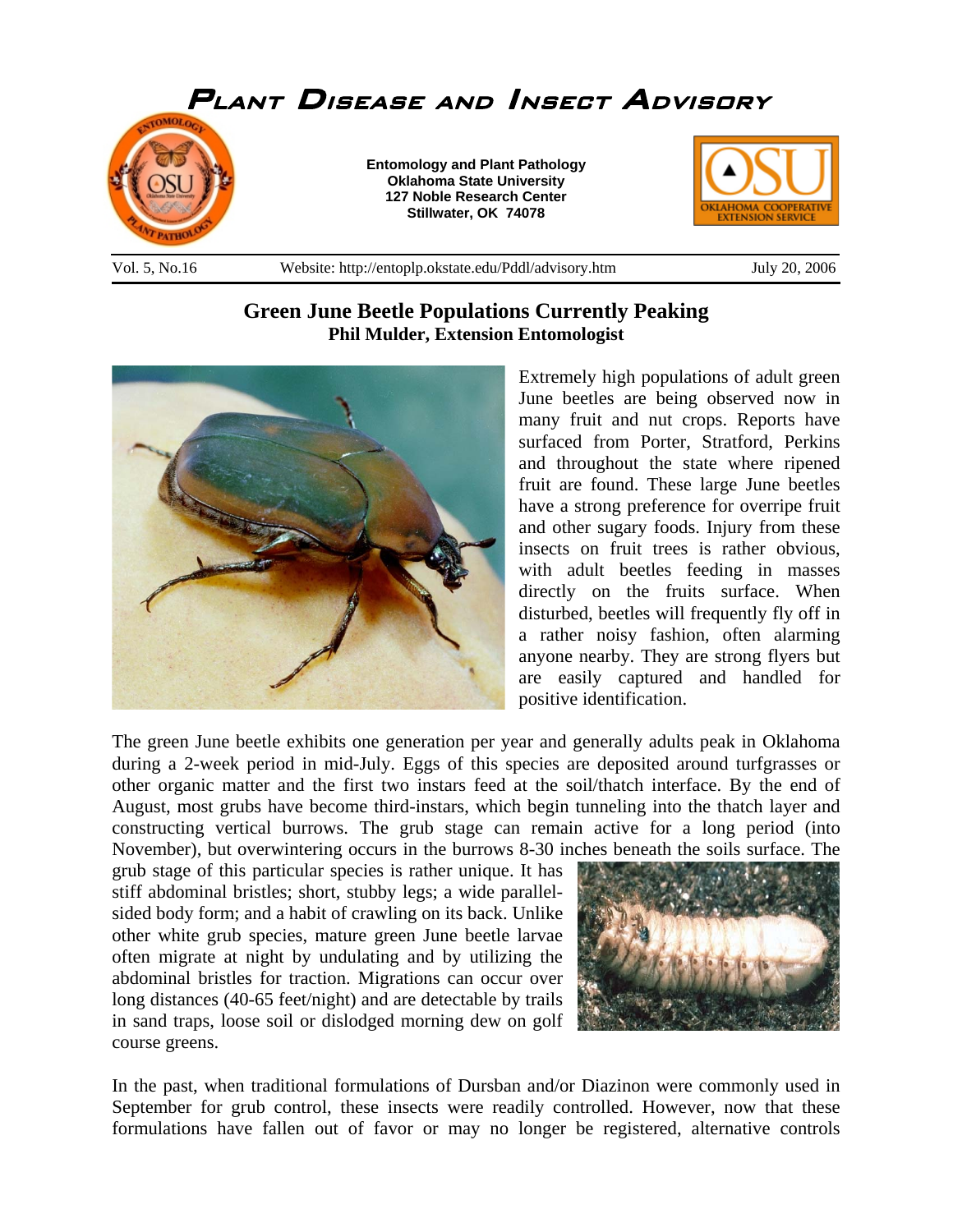(Imidacloprid or Thiamethoxam) are generally recommended in early June. By this time, green June beetles have pupated, providing them some protection from these chemicals. Whether this scenario is actually true or not is only speculative and probably not of any great consequence since this species is not the primary grub affecting lawns.

With the majority of our peach crop already coming off and the advent of grape ripening, growers should continue their diligence in managing this insect, particularly where fruit quality is imperative. For peach growers, applications of Sevin® insecticide seems to be about the only choice and this can only be applied up to three days before harvest. Grape growers have a few more options; however, Sevin® insecticide is still an excellent choice but can only be applied up to seven days before harvest. With grape harvest taking place a little later (late August through September) growers may want to manage early populations of green June beetles with Danitol®, which has a 21 day pre-harvest interval. From now until harvest time, grape growers should pay careful attention to managing populations of this important insect pest.

## **Fear No Weevil – The Continuing Saga Phil Mulder, Extension Entomologist**

\_\_\_\_\_\_\_\_\_\_\_\_\_\_\_\_\_\_\_\_\_\_\_\_\_\_\_\_\_\_\_\_\_\_\_\_\_\_\_\_\_\_\_\_\_\_\_\_\_\_\_\_\_\_\_\_\_\_\_\_\_\_\_\_\_\_\_\_\_\_\_\_\_\_\_\_\_\_



In July, significant amounts of rainfall across much of the state resulted in many pecan producers becoming concerned about pecan weevil emergence. Several things must be considered before everyone presses the panic button about early emergence. First, the pecan weevil is native to Oklahoma, just like the pecan tree; therefore, many hundreds of years of coevolution have resulted in an insect life cycle that is in synchrony with fruit maturity of its host. Second, early treatment with conventional insecticides, under the present hot, dry conditions have often resulted in

appreciable increases in aphid populations, which are already making their presence known with honeydew secretions on leaves. Third, since adult pecan weevil longevity is somewhat shortlived (averaging around 13-19 days) much of the early emergence will not guarantee a population two years from now. Finally, feeding by adult pecan weevils is rather limited. Prior to shell hardening (July 31- August 15), male and female weevils will destroy an average of about 0.23 and 0.29 nuts per day, respectively. This amounts to about one pecan every four days for each weevil.

Pecans punctured prior to shell hardening will generally fall from the tree; however, nuts fed on after this time will often remain green and adhere to the tree past normal harvest. Nuts affected by feeding of male pecan weevils rarely exhibit any penetration of the shuck; therefore, this shallow probing only causing slight scars on the shells but no damage to the kernel. In contrast, punctures made by adult female pecan weevils after